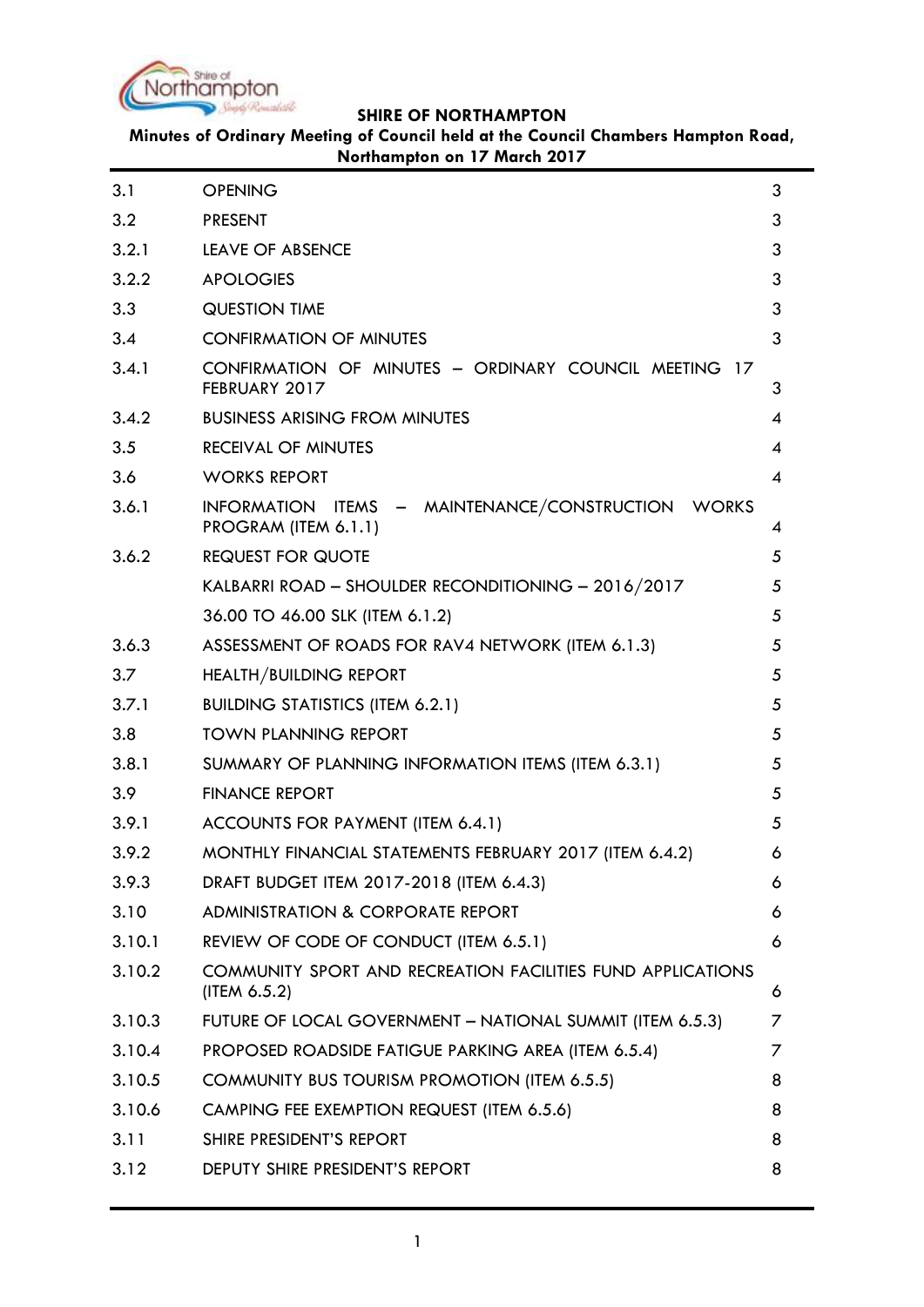

**Minutes of Ordinary Meeting of Council held at the Council Chambers Hampton Road, Northampton on 17 March 2017**

| 3.13   | <b>COUNCILLORS' REPORTS</b> | 9  |
|--------|-----------------------------|----|
| 3.13.1 | <b>CR STANICH</b>           | 9  |
| 3.13.2 | <b>CR PIKE</b>              | 9  |
| 3.13.3 | <b>CR SUCKLING</b>          | 9  |
| 3.14   | <b>INFORMATION BULLETIN</b> | 9  |
| 3.15   | NEW ITEMS OF BUSINESS       | 9  |
| 3.16   | NEXT MEETING OF COUNCIL     | 9  |
| 3.17   | <b>CLOSURE</b>              | 10 |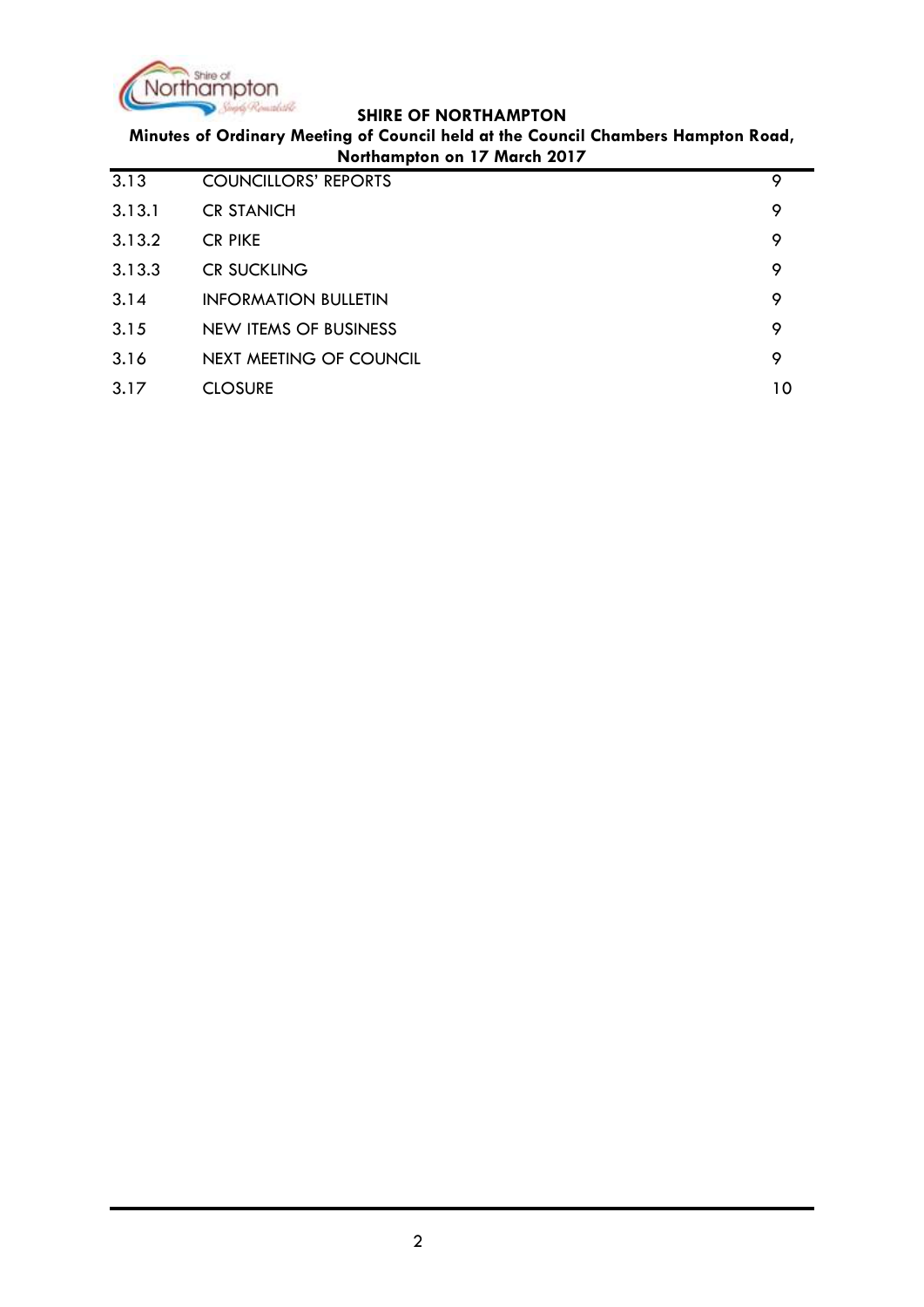

**Minutes of Ordinary Meeting of Council held at the Council Chambers Hampton Road, Northampton on 17 March 2017**

## <span id="page-2-0"></span>**3.1 OPENING**

The President thanked all Councillors and staff members present for their attendance and declared the meeting open at 1.00pm.

### <span id="page-2-1"></span>**3.2 PRESENT**

| Cr C Simkin               | President                      | Northampton Ward |
|---------------------------|--------------------------------|------------------|
| Cr M Scott                | Deputy President               | Kalbarri Ward    |
| Cr Stock-Standen          |                                | Northampton Ward |
| Cr T Carson               |                                | Northampton Ward |
| Cr D Stanich              |                                | Northampton Ward |
| Cr R Suckling             |                                | Northampton Ward |
| Cr D Pike                 |                                | Kalbarri Ward    |
| Mr Garry Keeffe           | <b>Chief Executive Officer</b> |                  |
| <b>Mr Neil Broadhurst</b> | <b>Manager of Works</b>        |                  |
| <b>Mrs Deb Carson</b>     | <b>Planning Officer</b>        |                  |

### <span id="page-2-2"></span>3.2.1 LEAVE OF ABSENCE

Cr Holt

### <span id="page-2-3"></span>3.2.2 APOLOGIES

Cr Krakouer

## <span id="page-2-4"></span>**3.3 QUESTION TIME**

Nil.

### <span id="page-2-6"></span><span id="page-2-5"></span>**3.4 CONFIRMATION OF MINUTES**

3.4.1 CONFIRMATION OF MINUTES – ORDINARY COUNCIL MEETING 17 FEBRUARY 2017

Moved Cr SUCKLING, seconded Cr STANICH

That the minutes of the Ordinary Meeting of Council held on the  $17<sup>th</sup>$  February 2017 be confirmed as a true and correct record.

CARRIED 7/0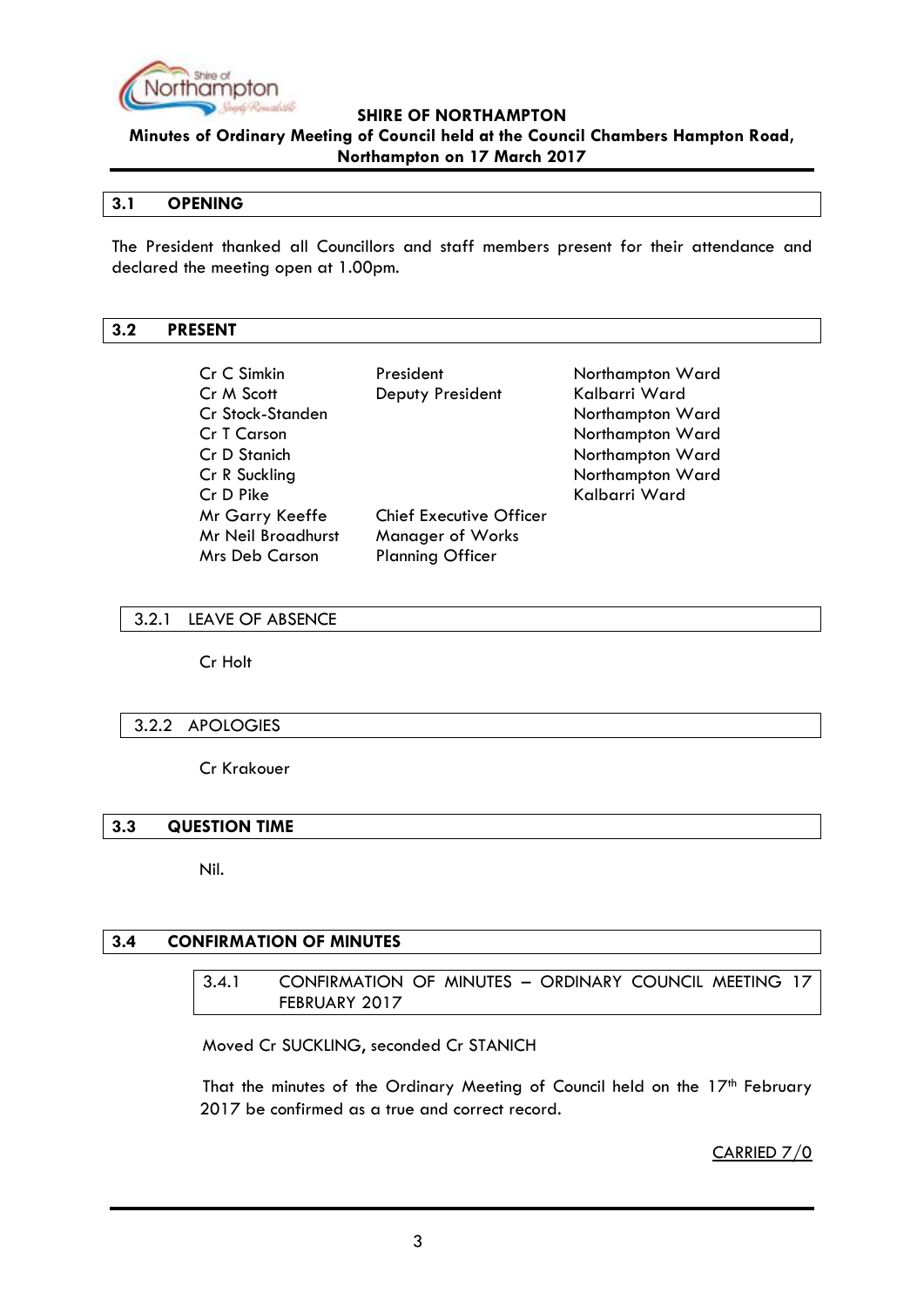

<span id="page-3-0"></span>**Minutes of Ordinary Meeting of Council held at the Council Chambers Hampton Road, Northampton on 17 March 2017**

## 3.4.2 BUSINESS ARISING FROM MINUTES

Nil

## <span id="page-3-1"></span>**3.5 RECEIVAL OF MINUTES**

Moved Cr STANICH, seconded Cr SUCKLING

That the minutes of the Audit Committee Meeting held on the 17<sup>th</sup> March 2017 be received.

CARRIED 7/0

Moved Cr SCOTT, seconded Cr SUCKLING

That the Compliance Audit Return for 2016 as presented be adopted by Council and forwarded to the Department of Local Government and Communities.

CARRIED 7/0

### Moved Cr SCOTT, seconded Cr SUCKLING

That Council in accordance with section 7.3 of the Local Government Act 1995 appointment of Mr Greg Godwin, Mr David Tomasi and Mr Wen-Shien Chai from Moore Stephens as the Shires audit partner for an additional period of 1 year commencing in the 2017/2018 financial year and concluding with the finalisation of the 2017/2018 annual financial statements with the option of annual extensions.

CARRIED 7/0

### <span id="page-3-3"></span><span id="page-3-2"></span>**3.6 WORKS REPORT**

3.6.1 INFORMATION ITEMS – MAINTENANCE/CONSTRUCTION WORKS PROGRAM (ITEM 6.1.1)

Noted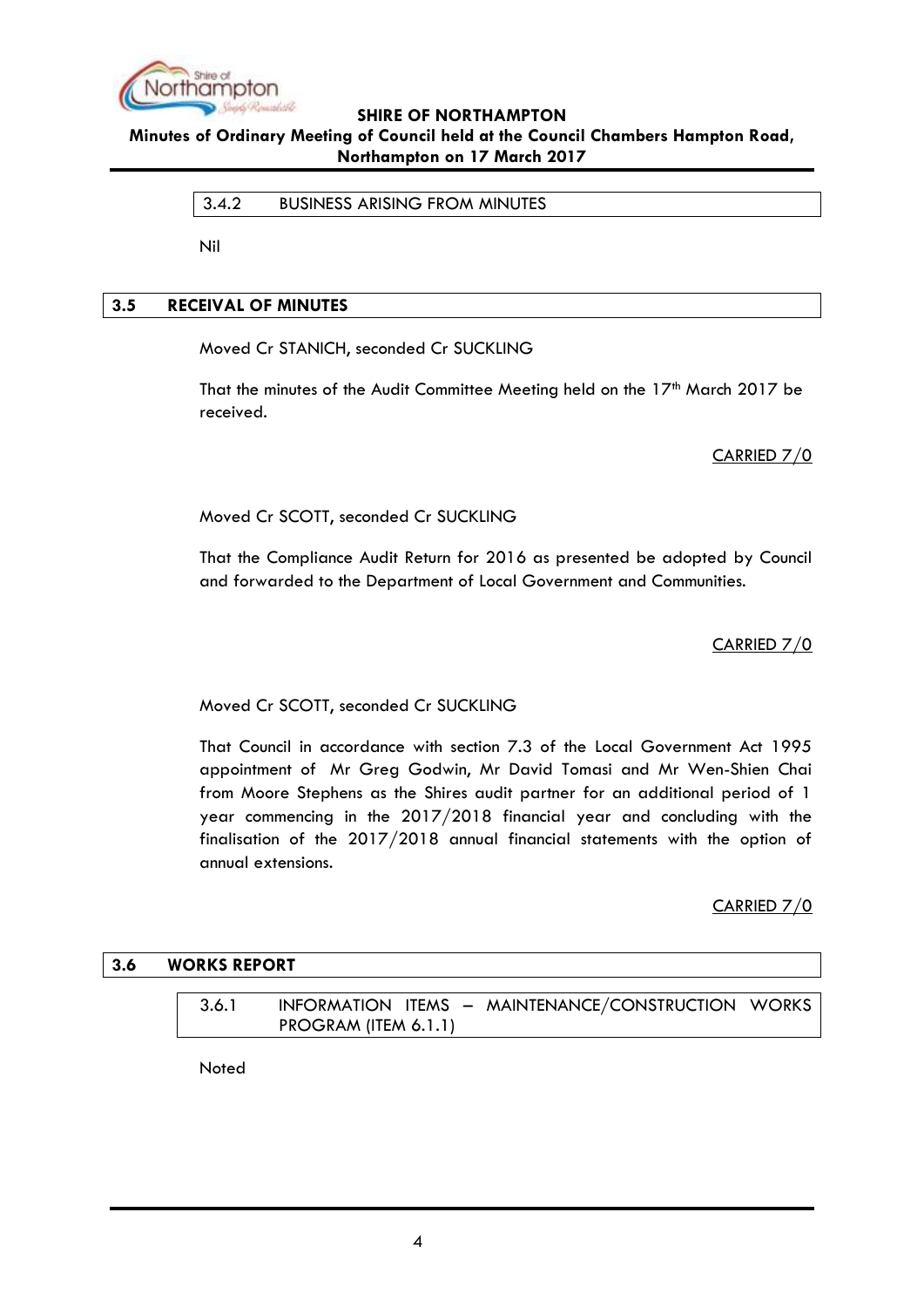

# <span id="page-4-0"></span>**Minutes of Ordinary Meeting of Council held at the Council Chambers Hampton Road, Northampton on 17 March 2017**

<span id="page-4-1"></span>3.6.2 REQUEST FOR QUOTE KALBARRI ROAD – SHOULDER RECONDITIONING – 2016/2017 36.00 TO 46.00 SLK (ITEM 6.1.2)

<span id="page-4-2"></span>Moved Cr CARSON, seconded Cr STANICH

That the Request for Quote 'Kalbarri Road – Shoulder Reconditioning 2016/2017' as submitted by RDH (Red Dust Holdings) for Shoulder Reconditioning on Kalbarri Road from 36.00 to 46 slk be accepted, with the scope of the works extended to accommodate the requirements of the Regional Road Group grant funds received for this project.

CARRIED 7/0

<span id="page-4-3"></span>

| 3.6.3 | ASSESSMENT OF ROADS FOR RAV4 NETWORK (ITEM 6.1.3) |  |
|-------|---------------------------------------------------|--|
|       |                                                   |  |

Noted

Mr Neil Broadhurst departed the meeting at 1:20pm.

## <span id="page-4-5"></span><span id="page-4-4"></span>**3.7 HEALTH/BUILDING REPORT**

3.7.1 BUILDING STATISTICS (ITEM 6.2.1)

**Noted** 

# <span id="page-4-7"></span><span id="page-4-6"></span>**3.8 TOWN PLANNING REPORT**

3.8.1 SUMMARY OF PLANNING INFORMATION ITEMS (ITEM 6.3.1)

Noted

## <span id="page-4-9"></span><span id="page-4-8"></span>**3.9 FINANCE REPORT**

### 3.9.1 ACCOUNTS FOR PAYMENT (ITEM 6.4.1)

Moved Cr SCOTT, seconded Cr STANICH

That Municipal Fund Cheques 21145 to 21157 inclusive totalling \$79,319.32, Municipal EFT payments numbered EFT16029 to EFT16131 inclusive totalling \$663,013.46, Trust Fund Cheques 2191 to 2196, totalling \$16,325.70, Direct Debit payments numbered GJ0810 to GJ0816 inclusive totalling \$214,492.51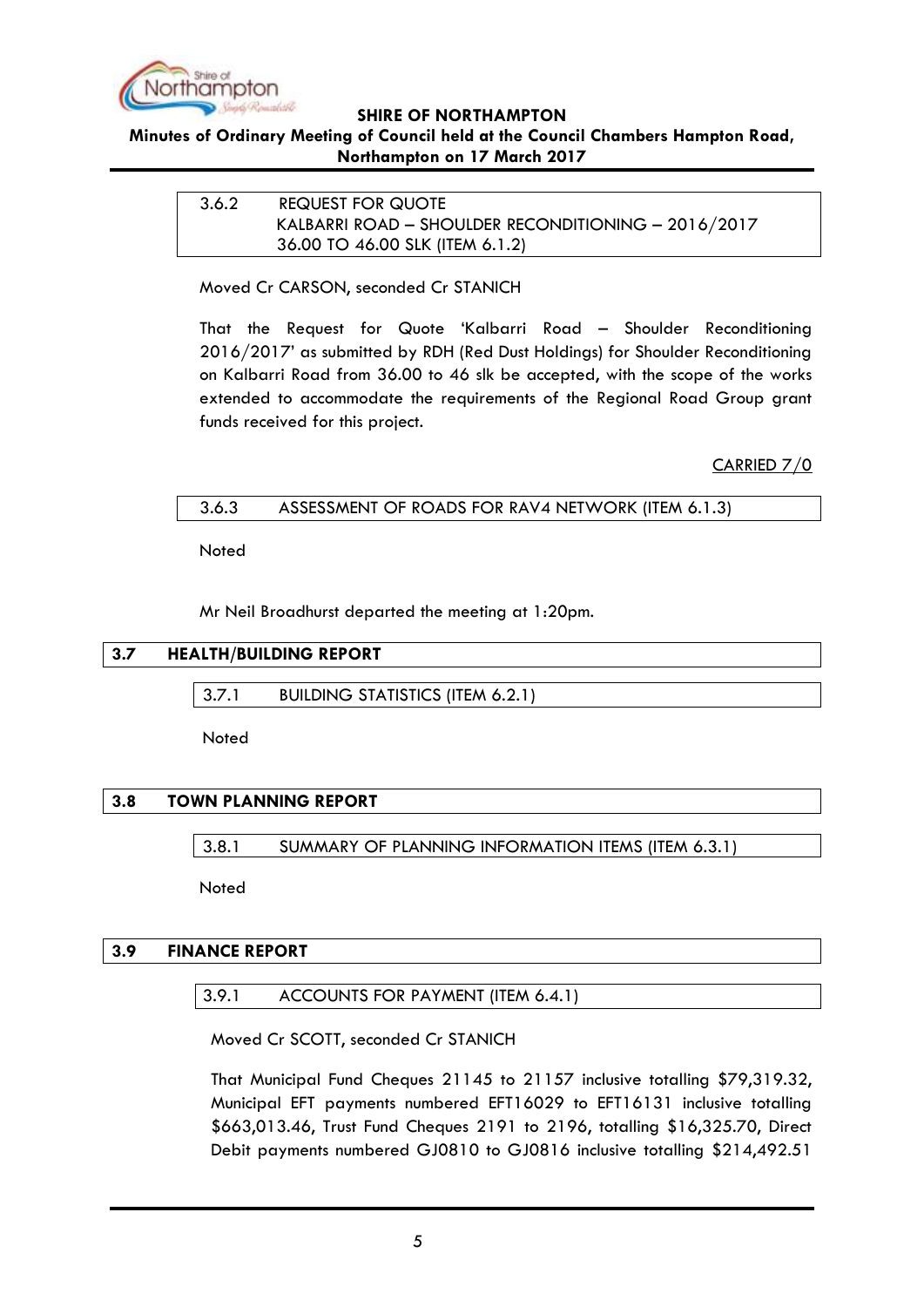

# **Minutes of Ordinary Meeting of Council held at the Council Chambers Hampton Road, Northampton on 17 March 2017**

be passed for payment and the items therein be declared authorised expenditure.

CARRIED BY AN ABSOLUTE MAJORITY 7/0

## <span id="page-5-0"></span>3.9.2 MONTHLY FINANCIAL STATEMENTS FEBRUARY 2017 (ITEM 6.4.2)

Moved Cr SCOTT, seconded Cr STOCK-STANDEN

That Council adopts the Monthly Financial Report for the period ending 28 February 2017.

CARRIED 7/0

## <span id="page-5-1"></span>3.9.3 DRAFT BUDGET ITEM 2017-2018 (ITEM 6.4.3)

Moved Cr CARSON, seconded Cr SCOTT

That Council in accordance with regulation 33A of the Local Government (Financial Management) Regulations 1996 adopt the review of the 2016/2017 Budget and note any variances or recommendations.

CARRIED 7/0

# <span id="page-5-3"></span><span id="page-5-2"></span>**3.10 ADMINISTRATION & CORPORATE REPORT**

## 3.10.1 REVIEW OF CODE OF CONDUCT (ITEM 6.5.1)

Moved Cr SUCKLING, seconded Cr PIKE

That Council adopts the revised Code of Conduct as presented.

CARRIED 7/0

<span id="page-5-4"></span>

| 3.10.2 | <b>COMMUNITY SPORT AND RECREATION FACILITIES FUND</b> |  |
|--------|-------------------------------------------------------|--|
|        | APPLICATIONS (ITEM 6.5.2)                             |  |

Moved Cr STOCK-STANDEN, seconded Cr STANICH

1. That Council supports the two CSRFF grant applications as presented, and forwards them to the Department of Sport and Recreation, with the project priorities being as follows:

Priority 1. Binnu Tennis Club court resurfacing, and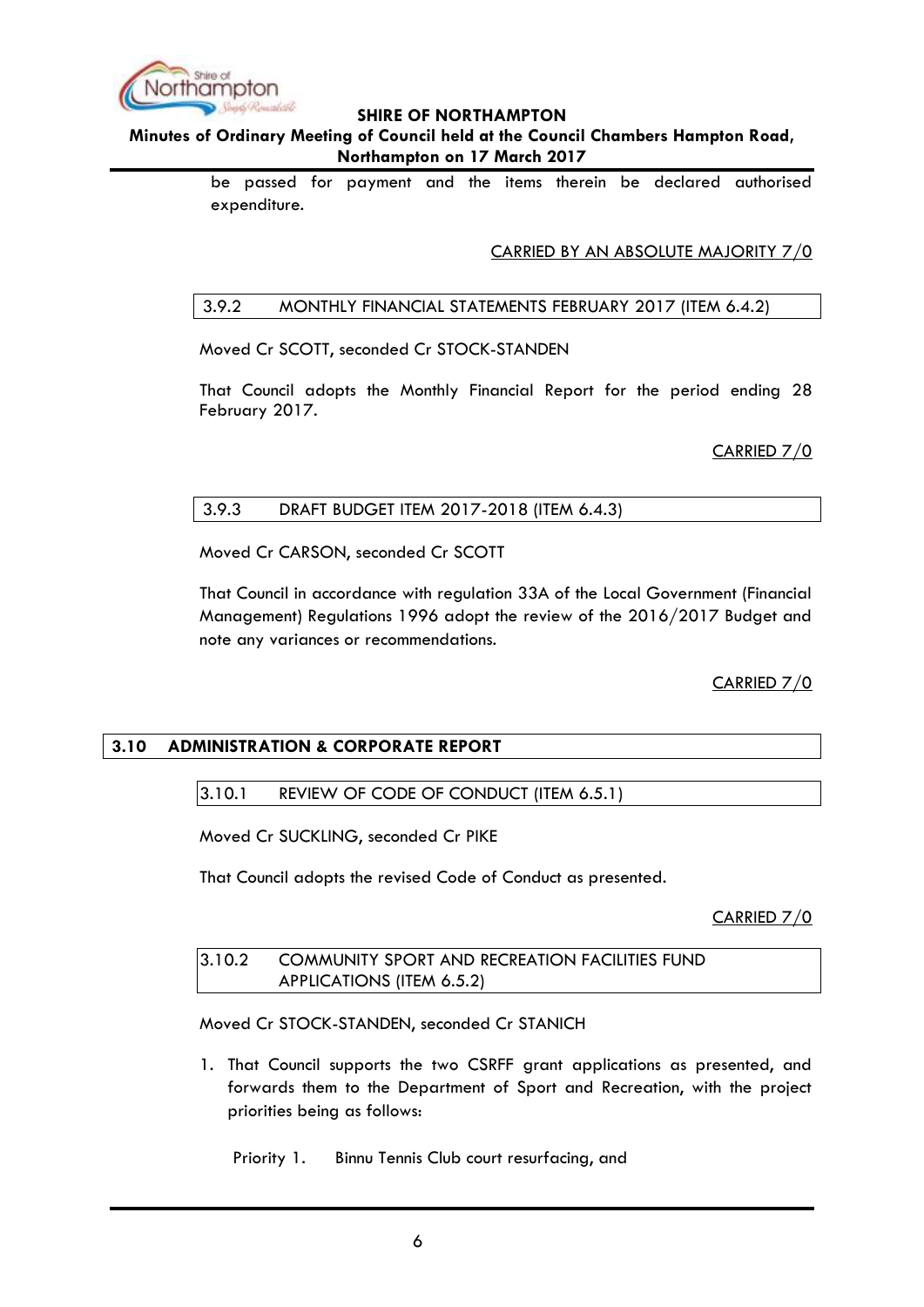

**Minutes of Ordinary Meeting of Council held at the Council Chambers Hampton Road, Northampton on 17 March 2017**

- Priority 2. Northampton Squash Clubs court replacement and airconditioning.
- 2. That Council list for consideration in the draft 2017/2018 budget:
	- (a) a provision of \$27,520 (GST exclusive) for the resurfacing of the Binnu Tennis Courts, and
	- (b) a provision of \$16,960 (GST exclusive) for the re-flooring of the Northampton Squash Court and installation of 3 air-conditioning units.

CARRIED 7/0

# <span id="page-6-0"></span>3.10.3 FUTURE OF LOCAL GOVERNMENT – NATIONAL SUMMIT (ITEM 6.5.3)

Moved Cr SUCKLING, seconded Cr PIKE

That Council endorse the attendance of Councillors Craig Simkin and Malcolm Scott to attend, with the CEO, the 2017 Future of Local Government National Summit to be held in Melbourne on the 25<sup>th</sup> and 26<sup>th</sup> May 2017.

CARRIED 7/0

# <span id="page-6-1"></span>3.10.4 PROPOSED ROADSIDE FATIGUE PARKING AREA (ITEM 6.5.4)

Moved Cr STOCK-STANDEN, seconded Cr SUCKLING

That Council rescinds Minute 2.10.9 made on 17 February 2017 being:

- 1. Not endorse the Officer's recommendation to support the acquisition of a portion of Lot 2 on the corner of North Road and North West Coastal Highway by Main Roads WA for the construction of a fatigue parking bay for truck combinations up to 53.5 metres in length;
- 2. Advise Main Roads WA that Council does not consider the proposal to be of good use of taxpayer and State Government funds given that there is a proposal to build a Road Train Assembly Area within 3kms of the proposed Fatigue Area; and
- 3. Advise Main Roads WA that Council considers that a better use of funding would be the realignment of the Chilimony Road and North West Coastal Highway intersection.

CARRIED BY AN ABSOLUTE MAJORITY 7/0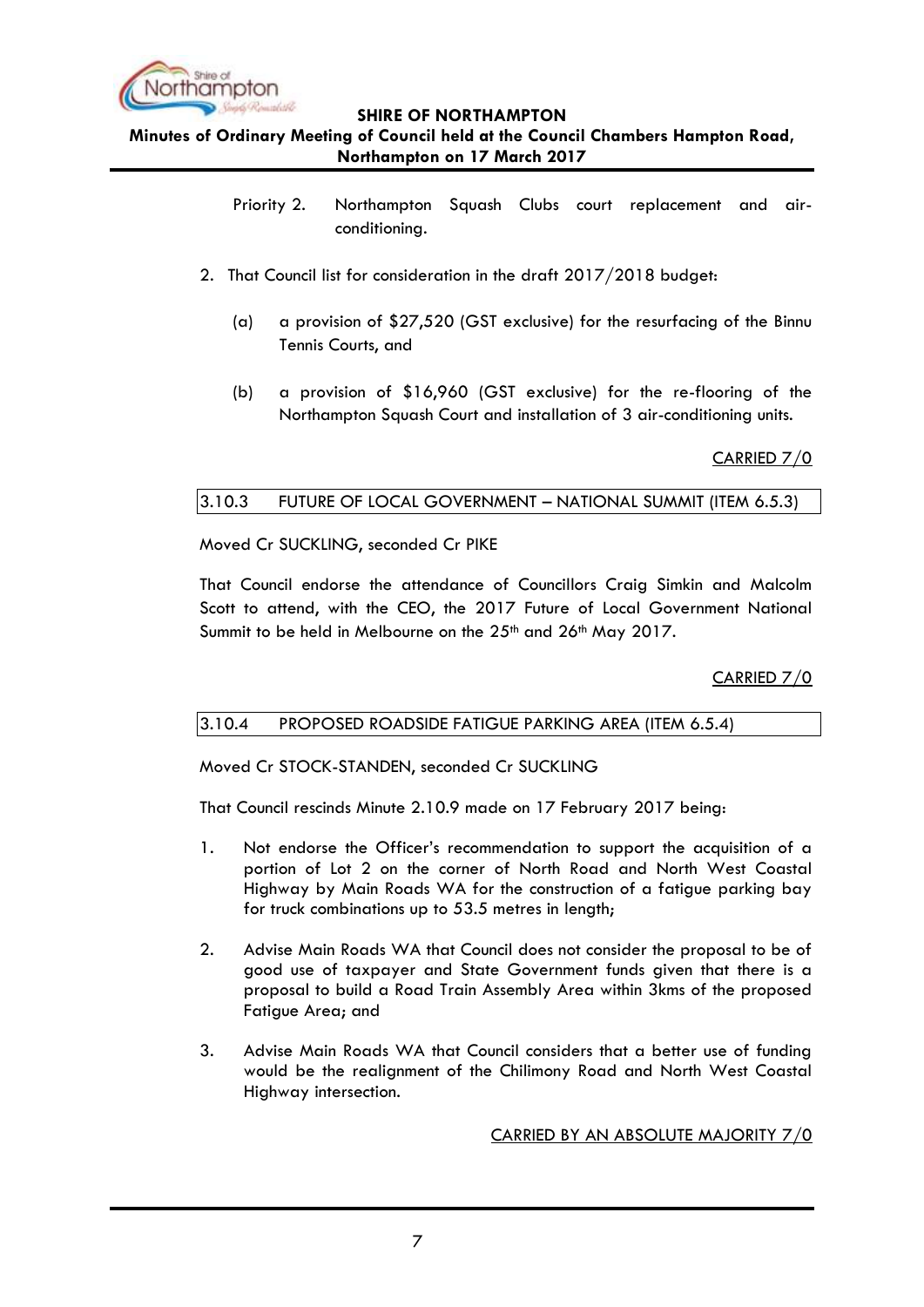

## **SHIRE OF NORTHAMPTON Minutes of Ordinary Meeting of Council held at the Council Chambers Hampton Road, Northampton on 17 March 2017**

# Moved Cr STOCK-STANDEN, seconded Cr STANICH

That Council supports the acquisition of a portion of Lot 2 on the corner of North Road and North West Coastal Highway by Main Roads WA for the construction of a fatigue parking bay for truck combinations up to 53.5 metres in length.

# CARRIED 7/0

# <span id="page-7-0"></span>3.10.5 COMMUNITY BUS TOURISM PROMOTION (ITEM 6.5.5)

Moved Cr PIKE, seconded Cr SCOTT

That Council approve of the placement of promotional sign writing on the Kalbarri Community Bus as requested by the Kalbarri Visitors Centre with all costs to be their responsibility.

CARRIED 7/0

## <span id="page-7-1"></span>3.10.6 CAMPING FEE EXEMPTION REQUEST (ITEM 6.5.6)

Moved Cr STANICH, seconded Cr PIKE

That Council advises the Northampton Angling Club that the annual fee for the club of \$30 per annum is to remain and that club members should be able to finance this fee.

# CARRIED 7/0

### <span id="page-7-2"></span>**3.11 SHIRE PRESIDENT'S REPORT**

Since the last Council meeting Cr Simkin reported on his attendance at the following:

25/2/2017 VMR Official Opening of extension to building 1/3/2017 Opening of new condolence room /cremation furnace at crematorium 10/3/2017 Regional Road Group committee meeting 17/3/2017 Audit Committee Meeting 17/3/2017 Main Roads presentation

### <span id="page-7-3"></span>**3.12 DEPUTY SHIRE PRESIDENT'S REPORT**

Since the last Council meeting Cr Scott reported on his attendance at the following:

7/3/2017 Community Meeting regarding Health Centre and Doctor availability 17/3/2017 Main Roads presentation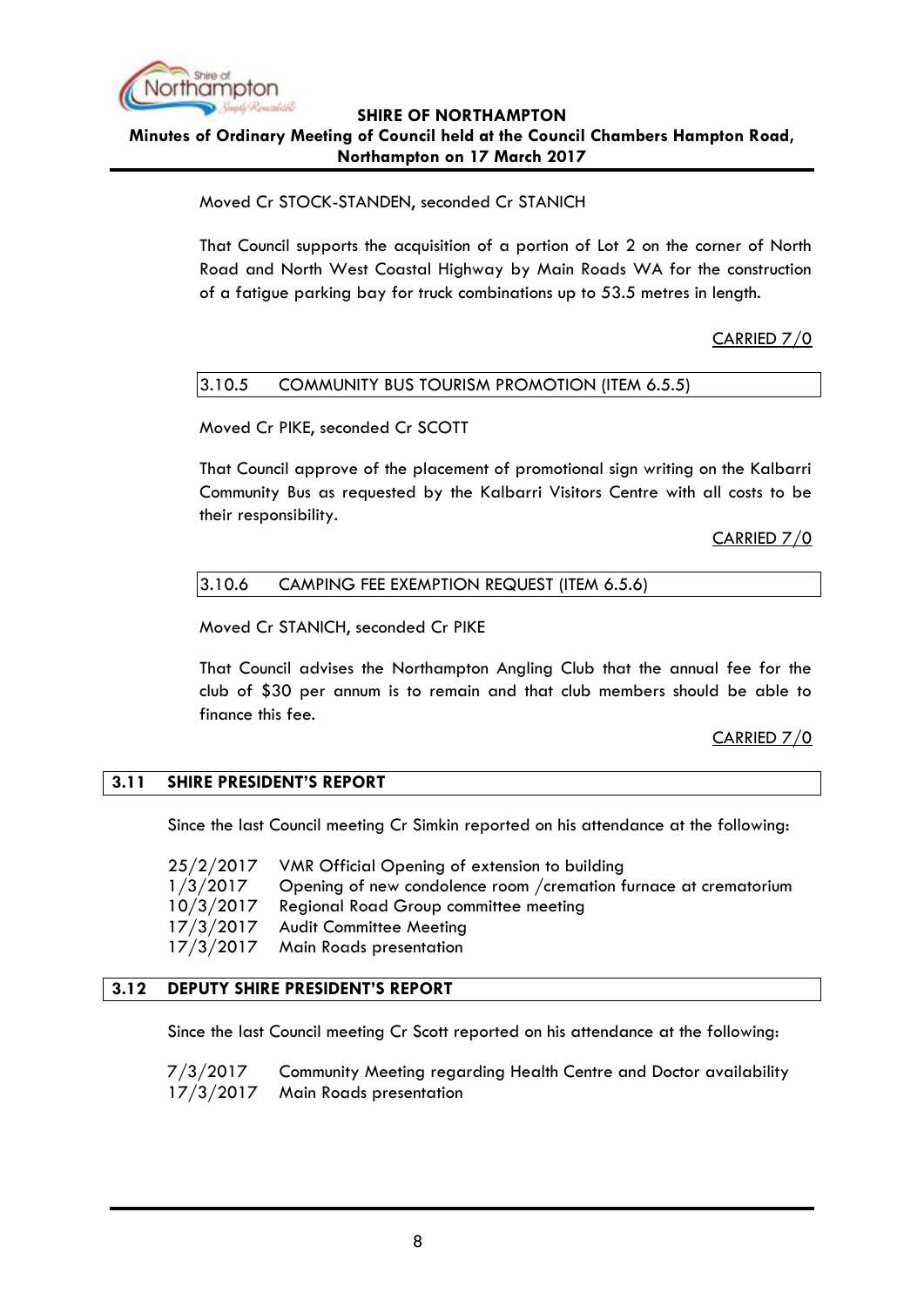

# **Minutes of Ordinary Meeting of Council held at the Council Chambers Hampton Road, Northampton on 17 March 2017**

# <span id="page-8-1"></span><span id="page-8-0"></span>**3.13 COUNCILLORS' REPORTS**

3.13.1 CR STANICH

Since the last Council meeting Cr Stanich reported on his attendance at:

| 17/3/2017 | <b>Audit Committee Meeting</b> |
|-----------|--------------------------------|
| 17/3/2017 | Main Roads presentation        |

### <span id="page-8-2"></span>3.13.2 CR PIKE

Since the last Council meeting Cr Pike reported on his attendance at:

| 7/3/2017  | Community meeting regarding Health Centre and Doctor           |  |  |  |
|-----------|----------------------------------------------------------------|--|--|--|
|           | availability                                                   |  |  |  |
| 8/3/2017  | Kalbarri and Northampton Visitor Centres collaborative meeting |  |  |  |
| 14/3/2017 | Kalbarri Visitor Centre meeting                                |  |  |  |

### <span id="page-8-3"></span>3.13.3 CR SUCKLING

Since the last Council meeting Cr Suckling reported on her attendance at:

| 17/3/2017 | <b>Audit Committee Meeting</b> |
|-----------|--------------------------------|
| 17/3/2017 | <b>Main Roads presentation</b> |

### <span id="page-8-4"></span>**3.14 INFORMATION BULLETIN**

Noted

### <span id="page-8-5"></span>**3.15 NEW ITEMS OF BUSINESS**

Nil

### <span id="page-8-6"></span>**3.16 NEXT MEETING OF COUNCIL**

The next Ordinary Meeting of Council will be held on Friday the 21 April 2017 commencing at 1.00pm at the Council Chambers, Hampton Road, Northampton.